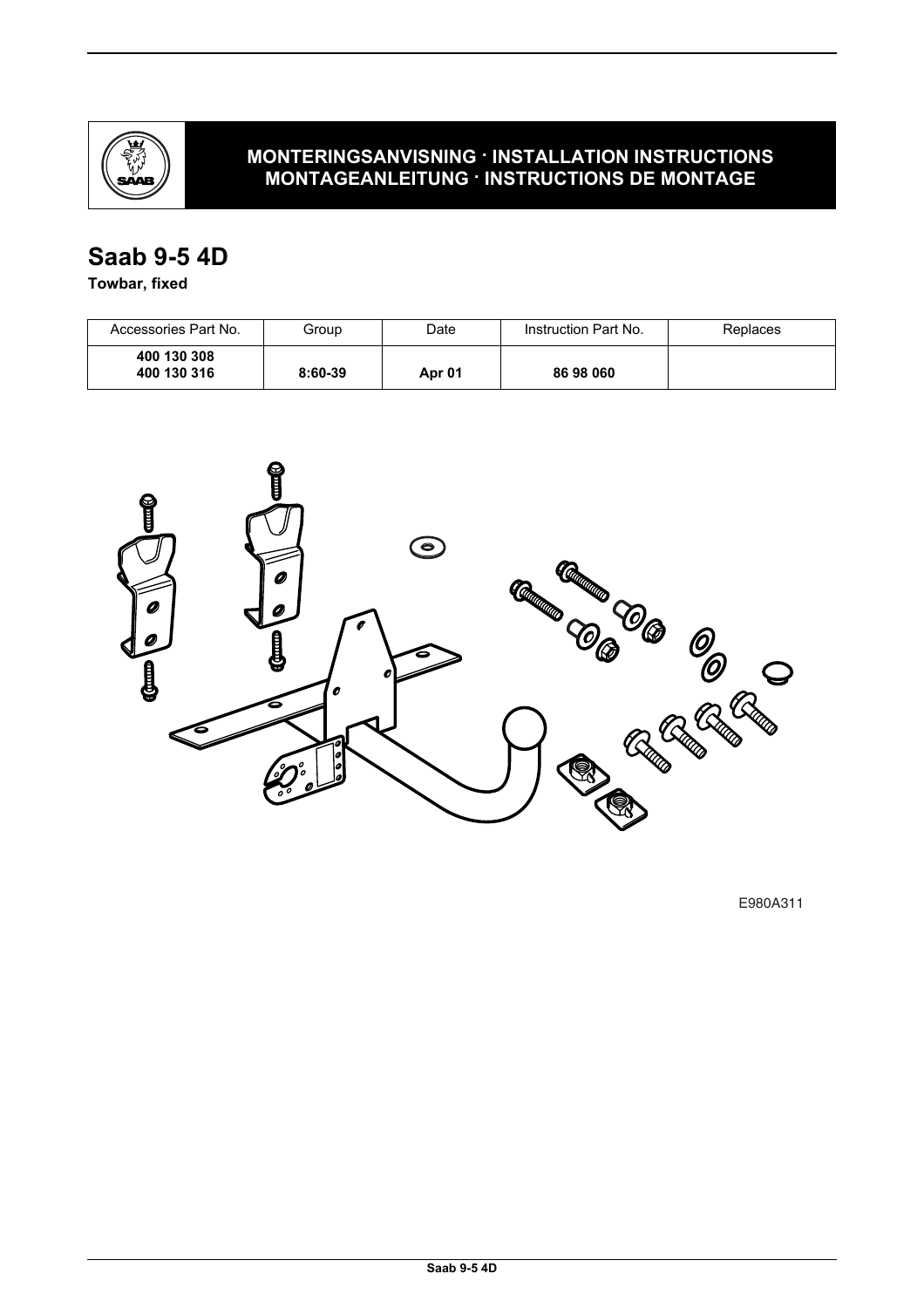

E980A312

- 1 Towing bracket
- 2 Reinforcement (2)
- 3 Seal (2)
- 4 Rubber plug
- 5 Bolt, taptite (4)
- 6 Bolt M10X30 (7)
- 7 Bolt M10X50 (2)
- 8 Nut (x4)
- 9 Sleeve (x2)
- 10 Nut plate (2)
- 11 Washer (x2)

400 130 308 (Saab part number 86 96 437) for cars **without level control**.

400 130 316 (Saab part number 86 96 445) for cars **with level control**.

#### **Note**

Always check which national legal requirements and regulations apply to fitting towing brackets. Ensure that they are fulfilled.

The towing bracket fulfils the requirements of 94/20/EEC.

### **Greatest permissible trailer weight:**

Trailer with brakes: 1800 kg

Trailer without brakes: 50% of the towing vehicle's weight (vehicle in running order), but no more than 750 kg (1650 lbs).

**Max. permissible towball pressure:** 75 kg

**Assembly weight:** 8.2 kg

### **Important**

The car must be inspected after the towing bracket is mounted. Show these instructions at the inspection.

The towing bracket cable harness must be fitted and connected following the instructions that accompany the cable harness.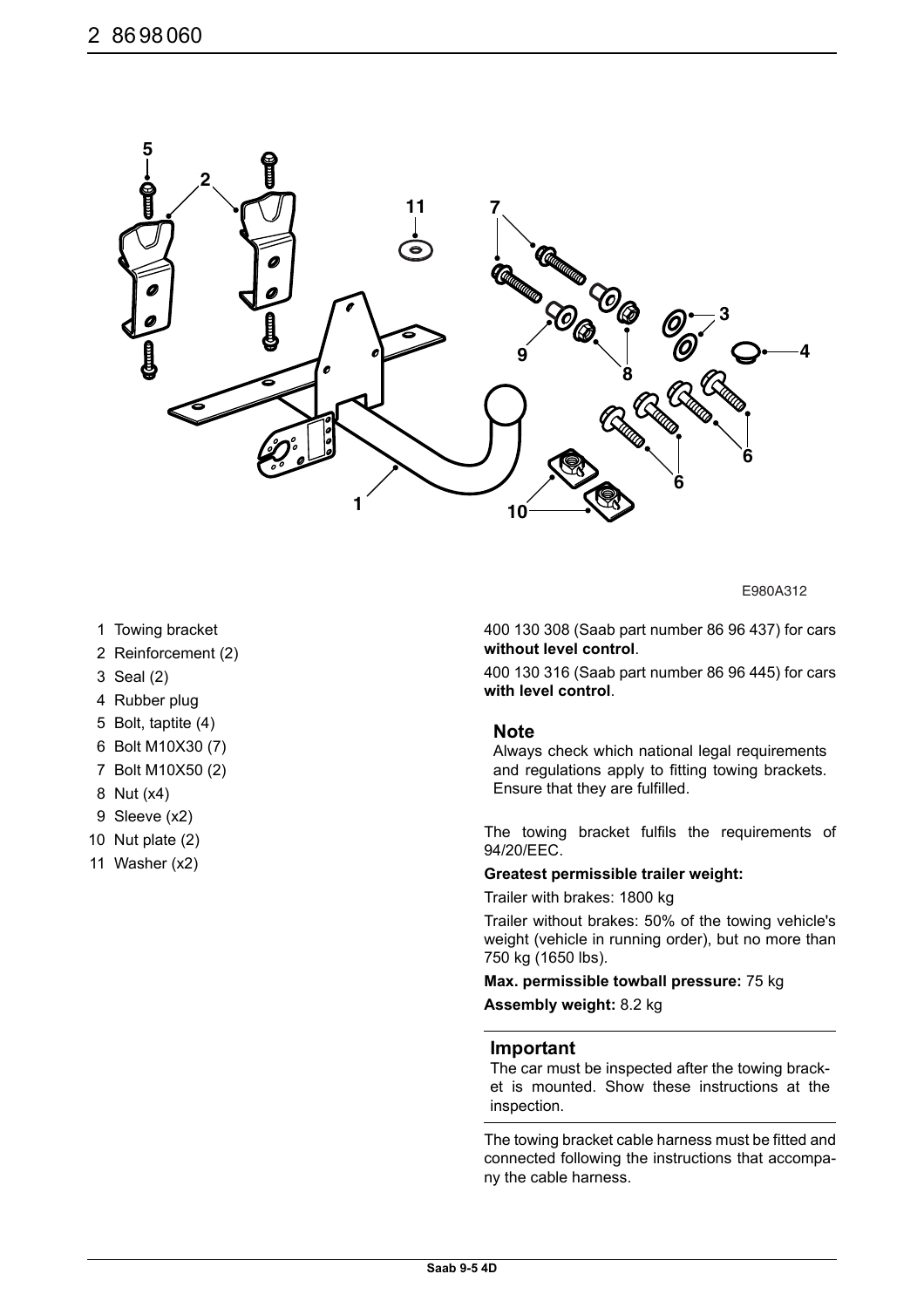

- 1 Remove the sill protection from the boot.
- 2 Remove the left and right side upholstery in the boot and the foam pads (2 on each side) from the rear edge of the body.
- 3 **-M01:** Detach the bumper by removing the bolts at the wheel housing and the nuts from the boot.

**M02-:** Detach the bumper by removing the bolts at the wheel housing and the nuts from the boot and pulling the side section of the bumper outwards.

**Cars with SPA:** Detach the connector.

# **Important**

Place the bumper on a clean, soft surface.

- 4 **-M01:** Remove the corner filler panels under the rear lamp clusters.
- 5 Remove the jack and towing eyes and fit the rubber plug.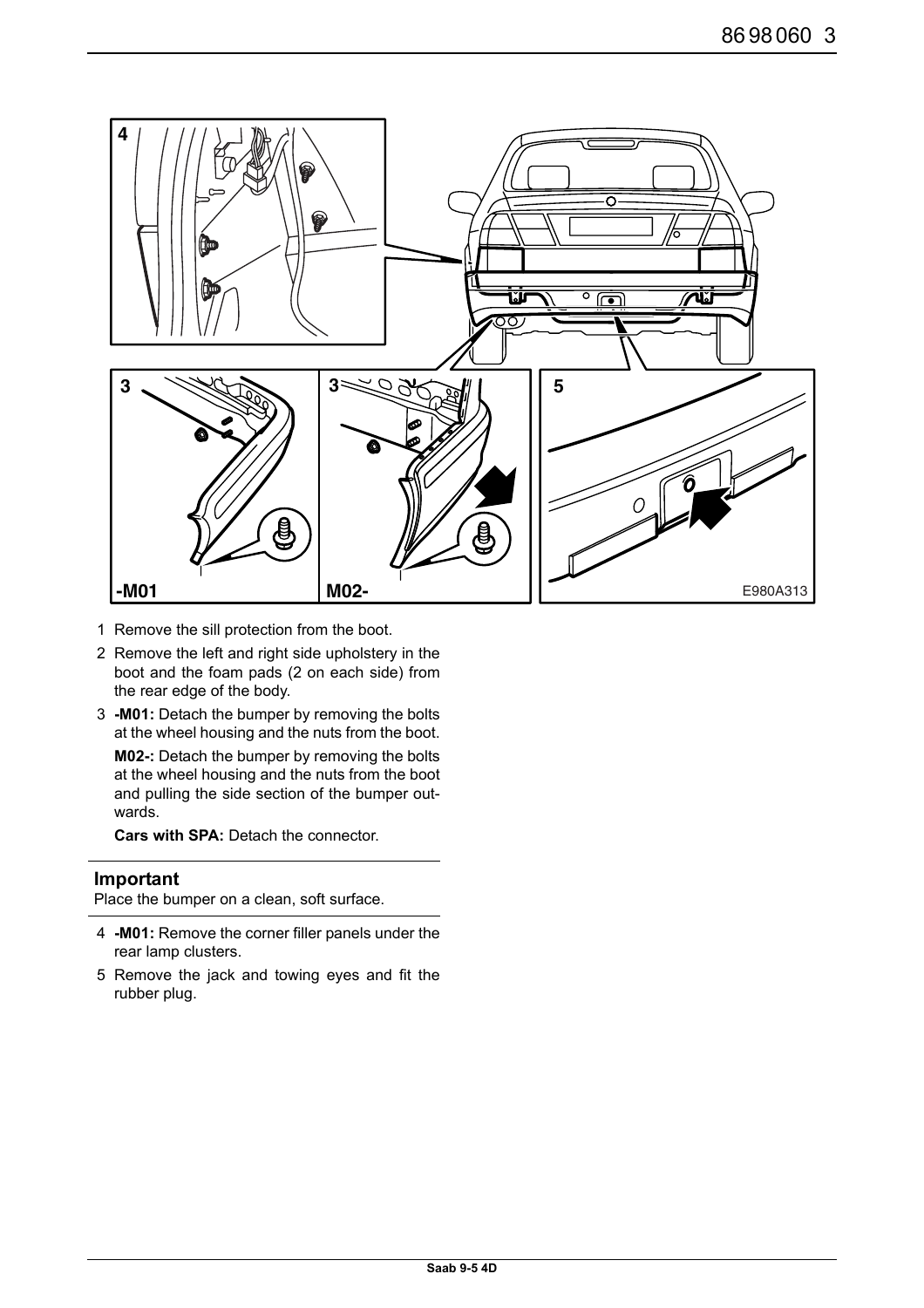

- 6 **M02-:** Cut out the bumper shell supports on both sides as in the illustration.
- 7 **M02-:** Use a universal knife with hooked-formed blade to cut a spot in the bumper shell for the towing hook following the marked area (a keyhole saw can be used).

# **Important**

Cut or saw as accurately as possible. Appearance is very important. Use a file to adjust as needed.

- 8 Remove the spacer washers from the bumper rail and fit the reinforcements in their place. The reinforcements are marked for placement on the right-hand (R) and left-hand (L) sides.
- 9 Tighten the four retaining nuts of the bumper to secure the reinforcements.
- 10 Use protective goggles and drill the four holes in the bumper rail with a 6.5 mm bit. Clean away the drilling debris from the bumper rail.
- 11 Fit the taptite bolts (self-tapping). **Tightening torque 25 Nm (20 lbf ft).**

# 12 Remove the nuts and fit in the bumper shell supports.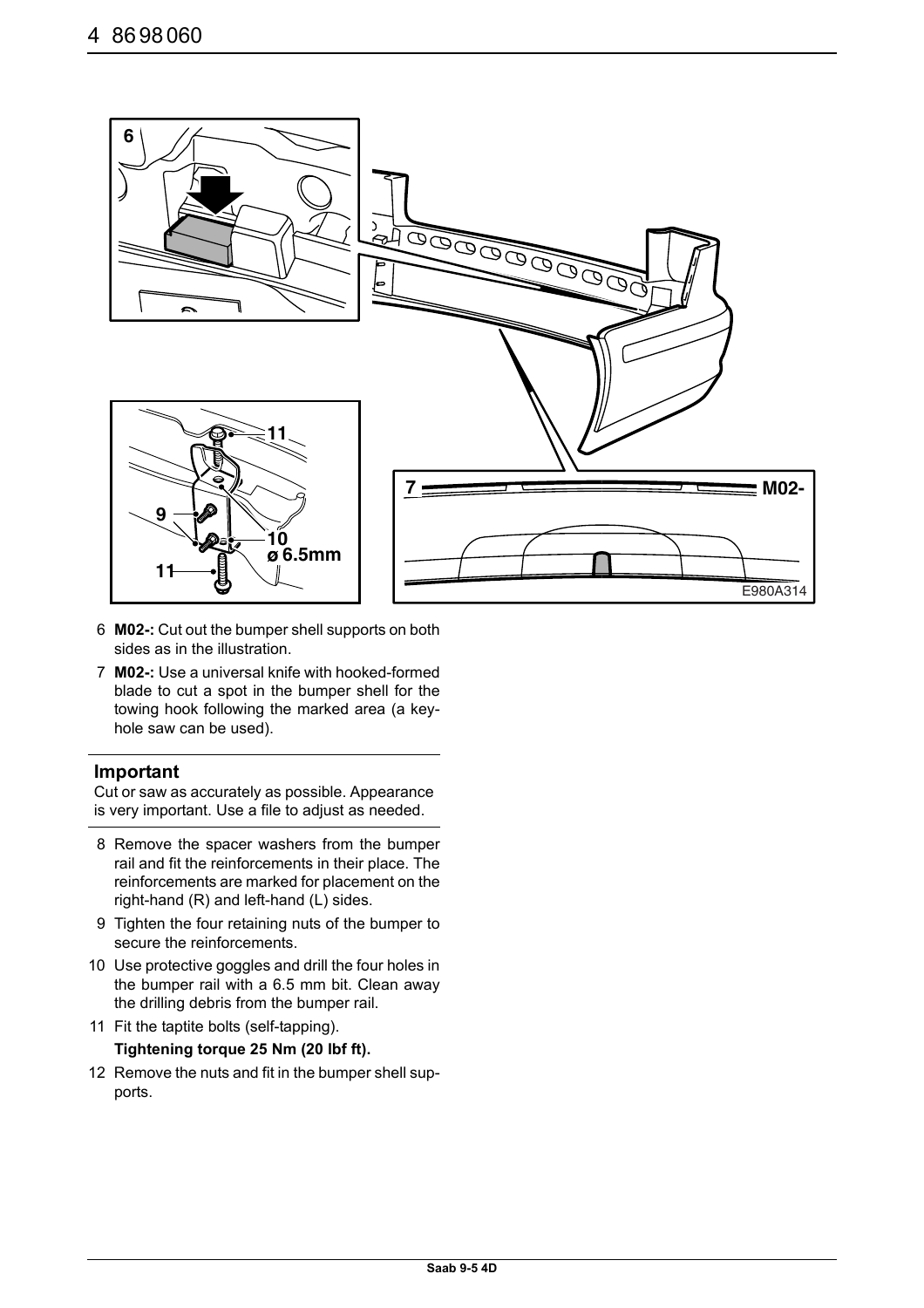



- 13 **-M01:** Scrape away sealant from where the bumper reinforcements will lie against the body.
- 14 Fit the bumper and secure it to the body with the two upper nuts.
- 15 Detach the cable harness fixing at the bumper brackets in the boot and fit the females in the holes in the boot.
- 16 Use protective goggles and a 10 mm bit to drill **parallel** with the boot floor through the females, the holes in the rear end panel and the reinforcements.

### **Important**

Be careful not to damage the car's cable harness.

- 17 Remove the bumper and clean all debris from the boot.
- 18 Deburr the holes and remove loose splinters and flakes of paint.
- 19 Fit the seals on the body (self-adhering) and apply cavity seal Terotex HV 400 (part no. 30 15 930) on internal surfaces.

**-M01:** Apply corrosion protection to the surfaces from which body sealant was scraped away.

20 Fit the selected cable harness following the instructions in the cable harness kit.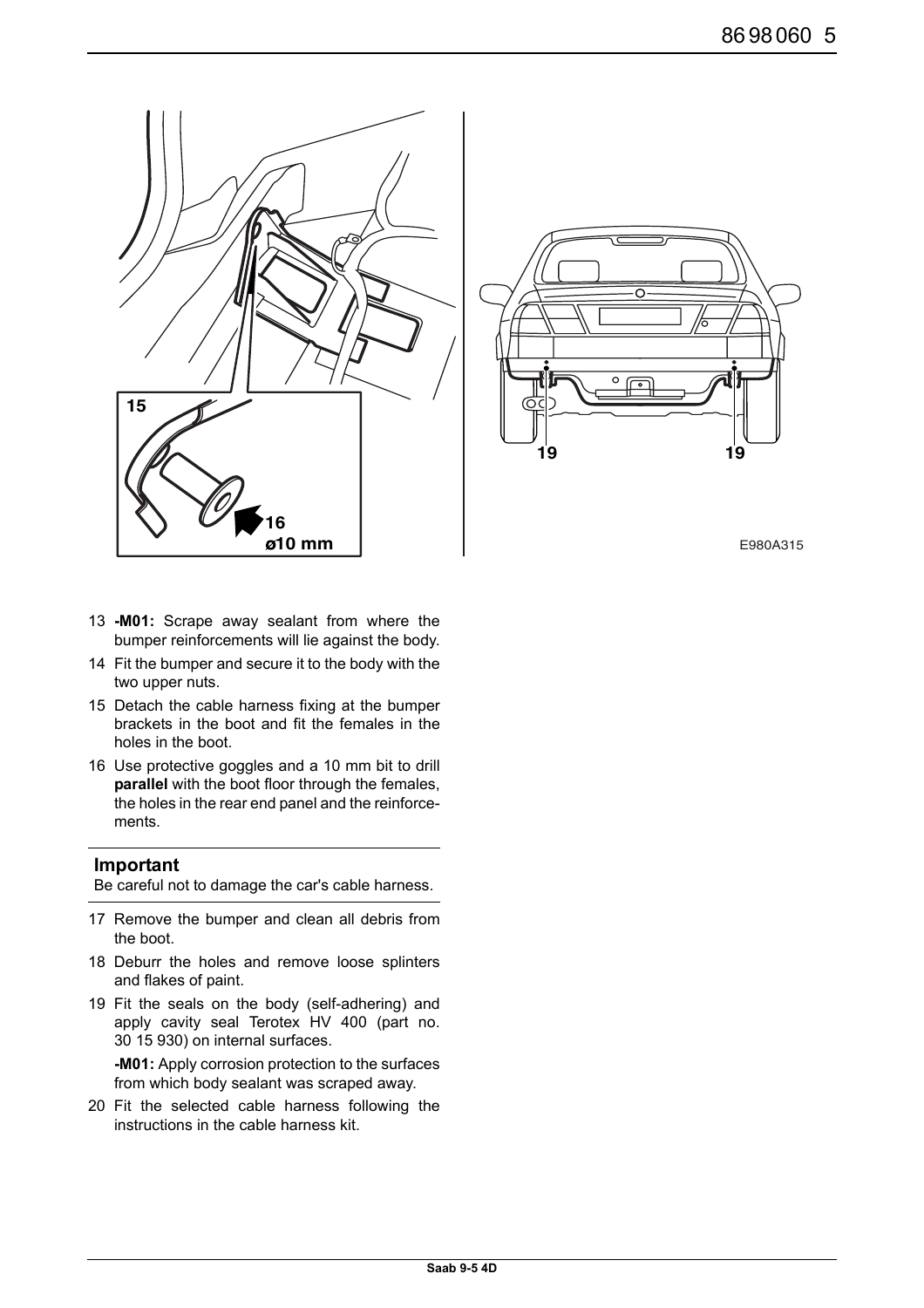





21 Remove the bolt fitted in one of the holes in the bumper rail and fit the towing bracket to the bumper. Check that the line above the upper bolts of the towing bracket is parallel to the bumper rail.

If the towing bracket meets the bumper shell, adjust the cutout with a file.

# **Tightening torque 40 Nm (30 lbf ft).**

22 Fit the bumper.

**Cars with SPA:** Attach the connector.

23 **-M01:** Fit the bumper to the car with four nuts. **M02-:** Fit the bumper to the car with four nuts, fitting washers (A) under the top nuts.

# **Tightening torque 40 Nm (30 lbf ft).**

Fit the bolts at the wheel housings.

24 Fit the bolts and nut plates that hold the towing bracket on the body.

### **Tightening torque 40 Nm (30 lbf ft).**

X Eye for attachment of caravan/trailer safety chain.

E980A316